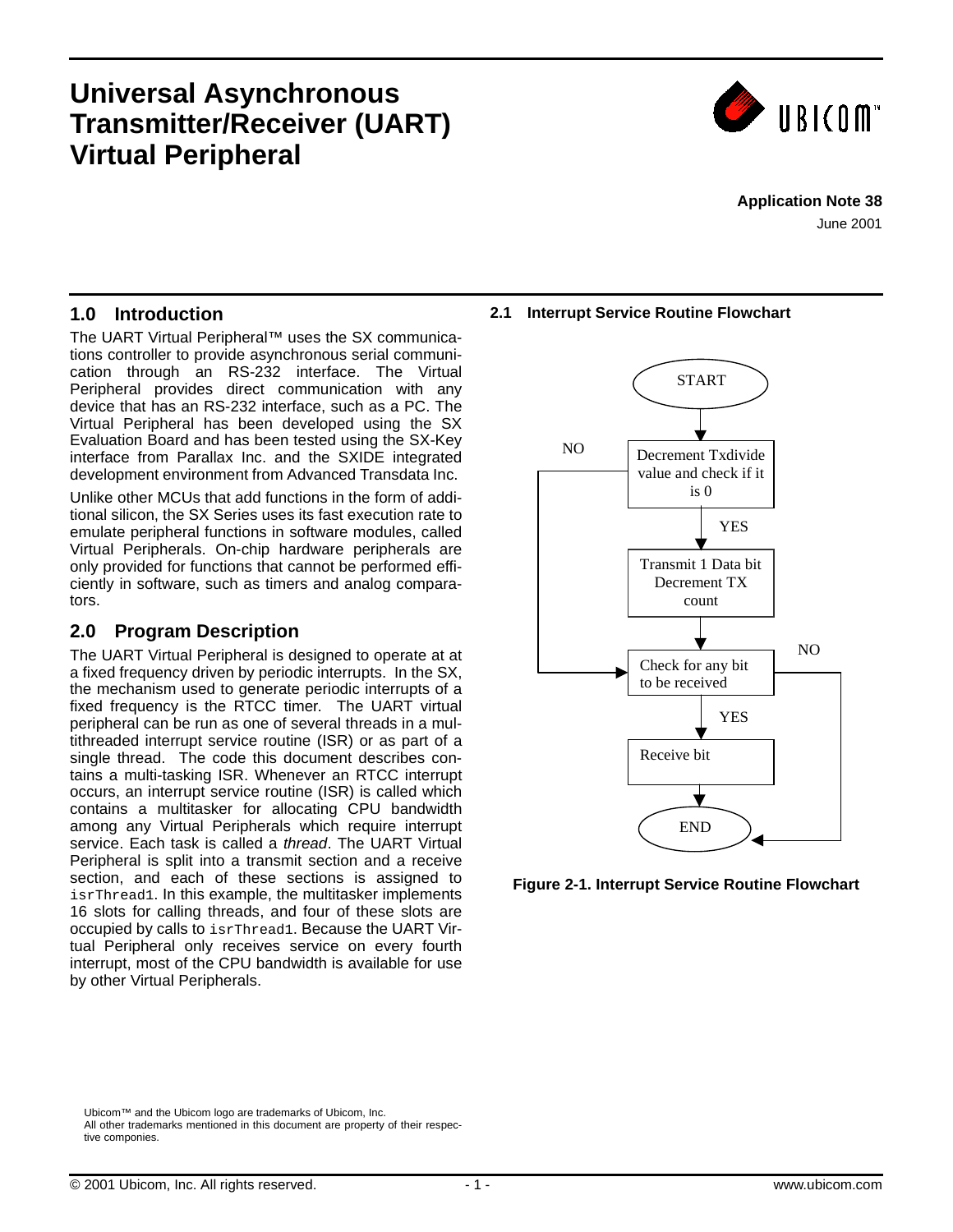### **3.0 Source Code Sections**

The source code for the UART Virtual Peripheral is divided into five sections:

- Equates Section: Constants that define the operation of the UART
- Bank Section: Memory allocation for the virtual peripheral
- Initialization Section: Must run before the mainline application code can run
- Interrupt Section: The most important part of the virtual peripheral; the section of code that continually runs (while enabled) and mimics hardware in software
- API Subroutines: Send data to and receive data from the Virtual Peripherals. Analogous to the API routines that would be written for accessing hardware, and make the operation of the virtual peripheral transparent.

When integrated into an application, each section of the source code is inserted at an appropriate location in the main body of the application's source code.

#### **3.1 Equates Section**

The equates section provides configuration constants, allowing compile-time changes in the functionality of the UARTs.

UARTRxFs, UARTTxFs: These constants define the SAM-PLING RATE of the UART, and must be calculated by the software programmer based on the Interrupt Frequency and on how the ISR-Multitasker is set-up. In this version of the source code, the UART transmitter and receiver are both sampled at rates of 57600Hz.

Interrupt Frequency = 
$$
\frac{Oscillator\ Frequency}{IntPeriod}
$$

\nUARTTXFS = interrupt\ frequency\* \frac{number\ threads\ calling\ rs232Transmit

*total number of ISR threads*

By Default,

oscillator frequency = 50MHz

Interrupt frequency » 230400Hz

Number of threads calling the rs232Transmit/Receive routines  $= 4$ 

Number of ISR Threads is 16.

----------------------------------------------------------

Therefore, UARTTXFs and UARTRXFs =  $57600$ .

The multitasker rotates interrupt service among 16 slots, and isrThread1 is called from four of these slots. In other examples, one slot of 16 might be sufficient to service the UART Virtual Peripheral ISR.

The pins on which the input and output data are received and sent are also defined in this section. Port A is used for the external interface.

The port pins are configured as follows:

| ra.O | rs232RTSpin |
|------|-------------|
|      |             |

| ra.1 | rs232CTSpin |
|------|-------------|
|      |             |

- ra.2 rs232Rxpin
- ra.3 rs232Txpin

| intPeriod<br>UARTfs<br>Num                        | $= 4$ | $= 217$<br>$= 230400$ |
|---------------------------------------------------|-------|-----------------------|
| IFDEF baud1200<br><b>UARTBaud</b><br><b>ENDIF</b> |       | $= 1200$              |
| IFDEF baud2400<br><b>UARTBaud</b><br><b>ENDIF</b> |       | $= 2400$              |
| IFDEF baud4800<br>UARTBaud<br><b>ENDIF</b>        |       | $= 4800$              |
| IFDEF baud9600<br><b>UARTBaud</b><br><b>ENDIF</b> |       | $= 9600$              |
| IFDEF baud1920<br>UARTBaud<br><b>ENDIF</b>        |       | $= 19200$             |
| IFDEF baud5760<br><b>UARTBaud</b><br><b>ENDIF</b> |       | $= 57600$             |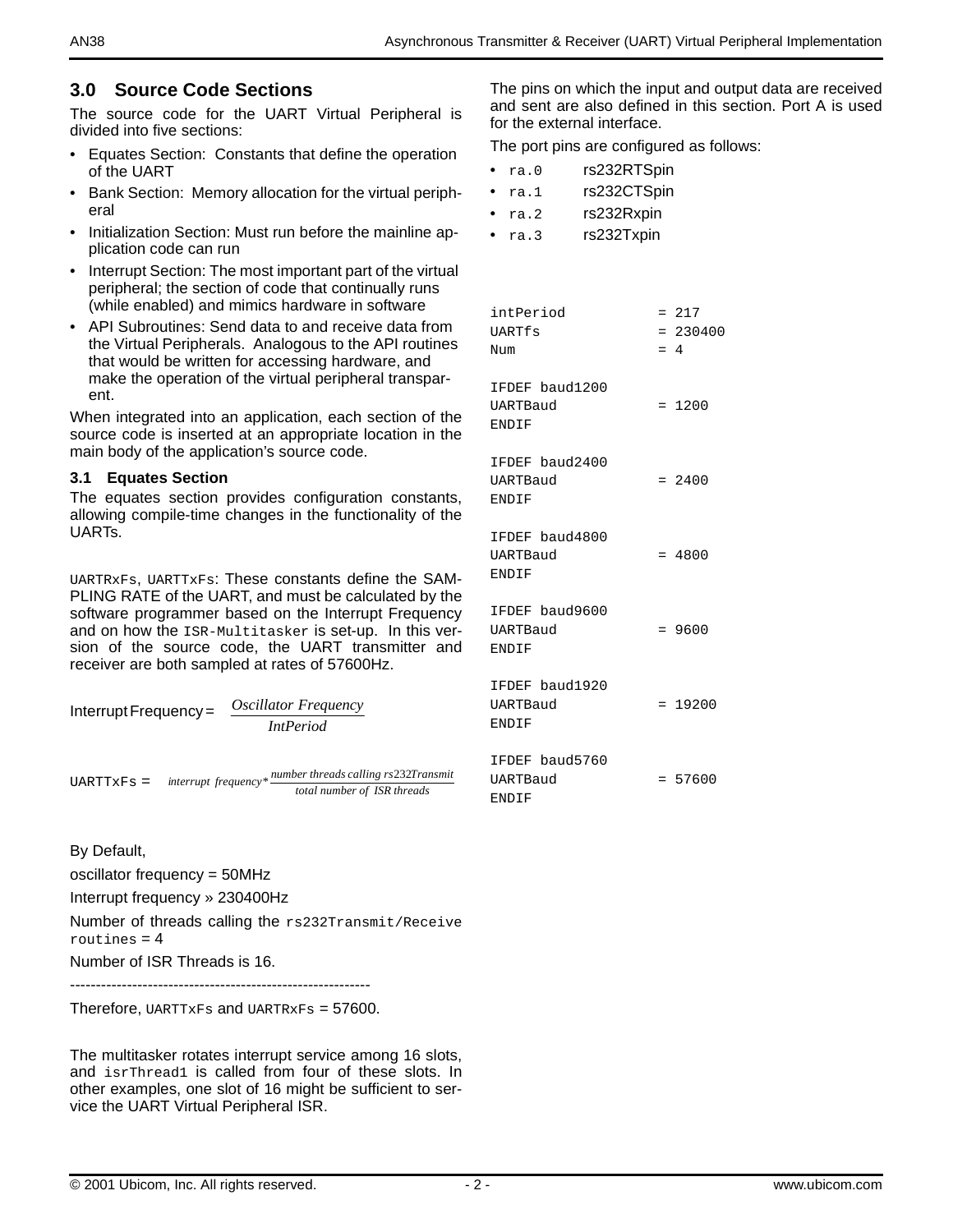#### **3.2 Bank Section**

This section describes the use of the register banks in the UART Virtual Peripheral.

Inside this bank we have different banks for RS232TX, RS232RX, and Multiplex for clarity. Although there are three banks, because all three are declared within bank 1, bank 1 becomes the current bank whenever any of these three banks are accessed. Using different defines for each module allows the RAM definitions to be moved around in the future to make space for other Virtual Peripherals in the same application.

| Orq             | bank1_org |                |             |                             |
|-----------------|-----------|----------------|-------------|-----------------------------|
| ; VP: VP Begin  |           | RS232 Transmit |             |                             |
| rs232TxBank     | $=$       | \$             | ; UART bank |                             |
| rs232TxHigh     | ds        | $\mathbf{1}$   |             | ihi byte to transmit        |
| rs232TxLow      | ds        | $\mathbf{1}$   |             | ; low byte to transmit      |
| rs232TxCount    | ds        | $\mathbf{1}$   |             | inumber of bits sent        |
| rs232TxDivide   | ds        | $\mathbf{1}$   |             | ix'mit timing (/16) counter |
| Rs232TxFlaq     | ds        | $\mathbf{1}$   |             |                             |
| iVP: END        |           |                |             |                             |
| ; VP : VP Begin |           | RS232 Receive  |             |                             |
| rs232RxBank     | $=$       | \$             |             |                             |
| rs232RxCount    | ds        | 1              |             | inumber of bits received    |
| rs232RxDivide   | ds        | 1              |             | ireceive timing counter     |
| rs232RxByte     | ds        | 1              |             | ibuffer for incoming byte   |
| rs232Byte       | ds        | 1              |             | jused by serial routines    |
| hex             | ds        | $\mathbf{1}$   |             |                             |
| iVP: END        |           |                |             |                             |
| ; VP : VP Begin |           | Multiplexer    |             |                             |
| MultiplexBank   | $=$       | \$             |             |                             |
| isrMultiplex    | ds        | $\mathbf{1}$   |             |                             |
| IVP: END        |           |                |             |                             |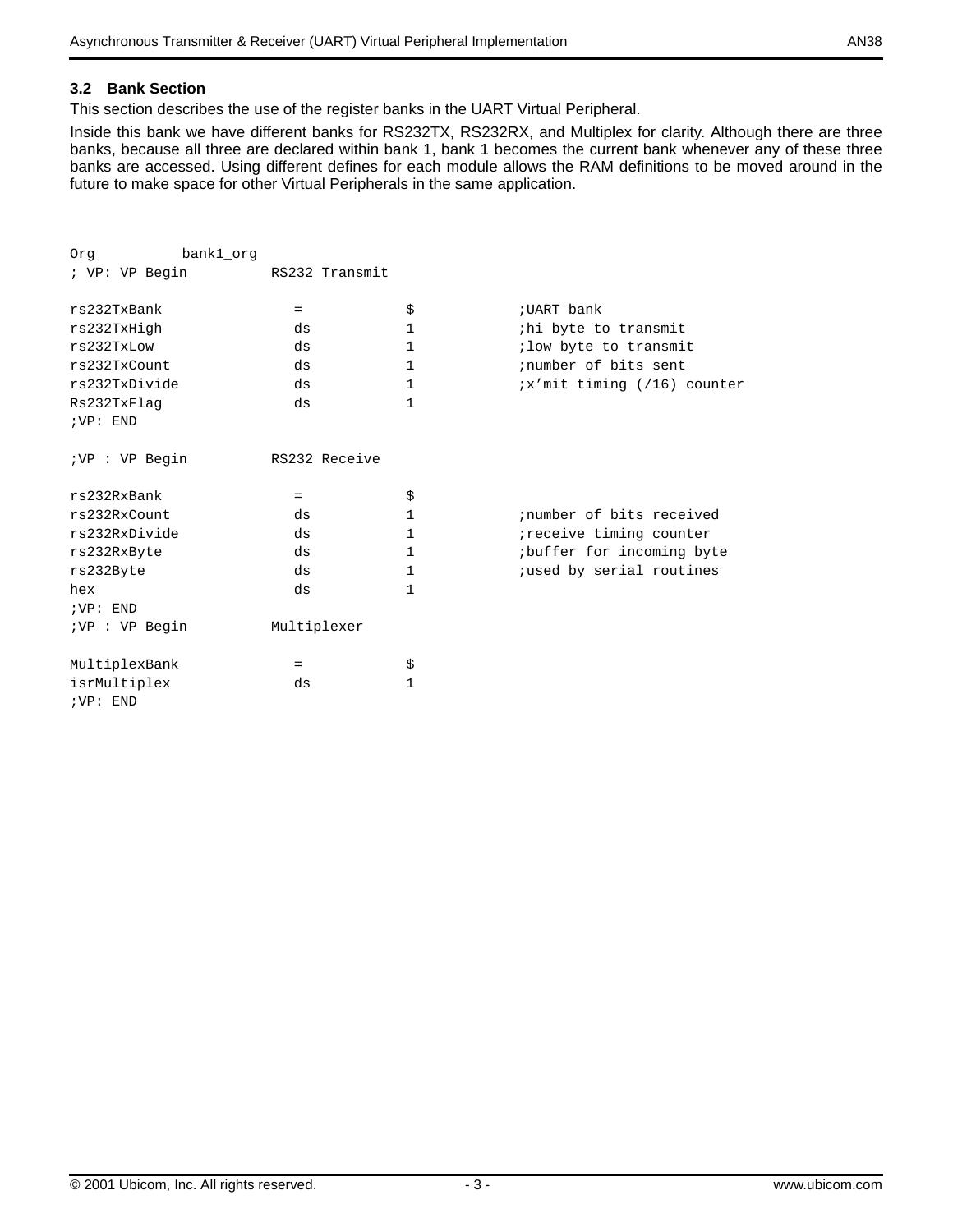#### **3.3 Initialization Section**

This section provides initialization for the UART Virtual Peripheral. This has to be included with the initialization of all other ports and registers, prior to entering the main loop of the application.

| bank | rs232TxBank                    | ;select rs232 bank |
|------|--------------------------------|--------------------|
| mov  | w.#UARTTxDivide ;load Txdivide |                    |
|      |                                | with UART baud     |
|      |                                | irate              |
| mov  | rs232TxDivide.w                |                    |

Initialization is required to send the data at the desired baud rate. The value of UARTTxDivide specifies the number of times the thread has to be serviced before a bit is transmitted. For example, at 9600 baud the value of UARTTxDivide is 6 (57600/9600=6), which means that a bit is transmitted once for every six times isrThread1 is called.

#### **3.4 Interrupt Section**

This section is the UART Virtual Peripheral ISR. The flow of the interrupt service routine is demonstrated by the flowchart in Figure 2-1.

The ISR returns with a "retiw" value of -217 every 4.32 microseconds at an oscillator frequency of 50 MHz.

The events that occur on an interrupt are:

- 1. An interrupt occurs whenever the RTCC value rolls from \$FF to \$00. The interrupt jumps to the ISR at \$00.
- 2. In the ISR, the value of isrMultiplex is incremented. Initially it is zero. isrMultiplex implements rotation among the slots for threads called by the multitasker. isrMultiplex is added to the value of the program counter to jump into a table of jump instructions for the threads.
- 3. In isrThread1, the UART Virtual Peripheral ISR is executed.
- 4. The value of rs232TxDivide is checked for zero, to confirm whether a bit has to be transmitted in this cycle. The value of UARTTxDivide is loaded to rs232TxDivide.
- 5. The value of rs232TxCount is checked to confirm the presence of data to be transmitted. If the value is not zero, there is data to be transmitted, in which case the transmit routine is executed.
- 6. The data stored in rs232TxHigh is pushed to the W register.
- 7. The MSB of the rs232TxLow register is set, which is the start bit. A total of ten bits are transmitted, which consists of 1 start bit  $+ 8$  data bits  $+ 1$  stop bit. The receiver has to be configured for this format.
- 8. The bits are rotated to the right and fed to the rs232TxLow register.
- 9. Bit 6 of the  $rs232TxLow$  register is transmitted on the TX pin.

A similar procedure is used to receive the incoming bytes.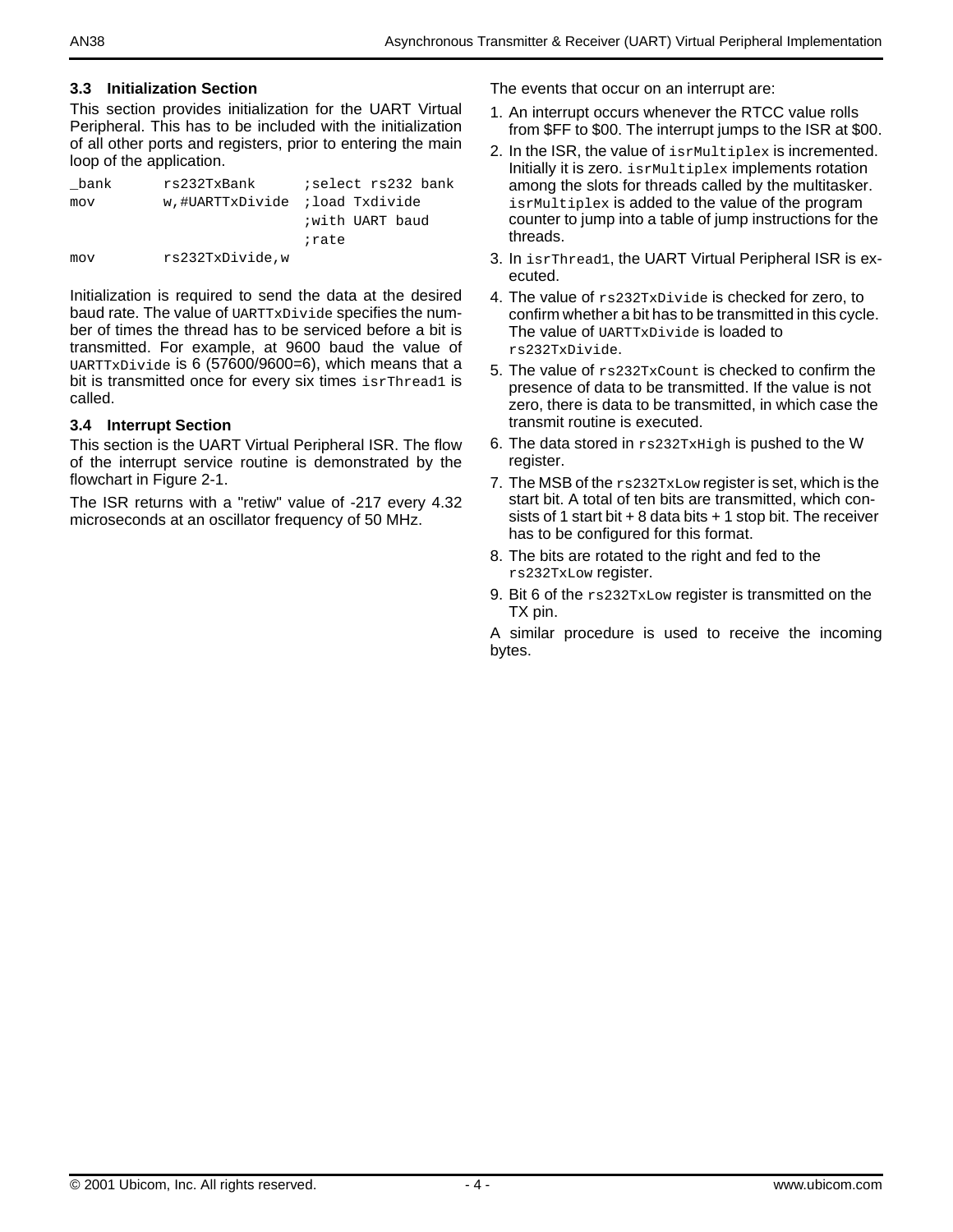The source code of the interrupt service routine is shown below:

```
ora
    INTERRUPT ORG
                 ; First location in program memory.
------------------Interrupt Service Routine------------------------------
; Note: The interrupt code must always originate at address $0,
; Interrupt Frequency = (Cycle Frequency / - (retiw value)) For example:
; With a retiw value of -217 ;and an oscillator frequency of 50MHz, this
; code runs every 4.32us.
: ************
                org
             $0; Virtual Peripheral Multitasker up to 16 individual threads, each running at
; the(interrupt rate/16).
; Input variable(s): isrmultiplex : variable used to choose threads
; Output variable(s): None executes the next thread
; Variable(s) affected: isr_multiplex
; Flag(s) affected: None
; Program Cycles: 9 cycles (turbo mode)
MultiplexBank
         _bank
                                  \cdotinc
                 isrMultiplex
                                  ; toggle interrupt rate
                 w, isrMultiplex
        mov
                                  \ddot{i}; The code between the tableStart and tableEnd statements MUST be completely
; within the first half of a page. The routines it is jumping to must be in the
; same page as this table.
tableStart
                              ; Start all tables with this macro
          jmp
                   pc+w\cdot:
          jmp
                    isrThread1
                              \cdotisrThread2
          imp
                              \cdotisrThread3
          jmp
                              \cdotisrThread4
          jmp
                              \cdotjmp
                    isrThread1
                    isrThread5
          imp
                              \cdotisrThread6
          jmp
                              \cdotisrThread7
                              \cdotjmp
                    isrThread1
          jmp
                              \cdotisrThread8
          jmp
                              \cdotimp
                    isrThread9
                              \cdotisrThread10
          jmp
                              \cdotisrThread1
          imp
                              \cdotisrThread11
          jmp
                              \cdotisrThread12
          jmp
                             \cdot:
          jmp
                    isrThread13
    tableEnd
                              ; End all tables with this macro.
```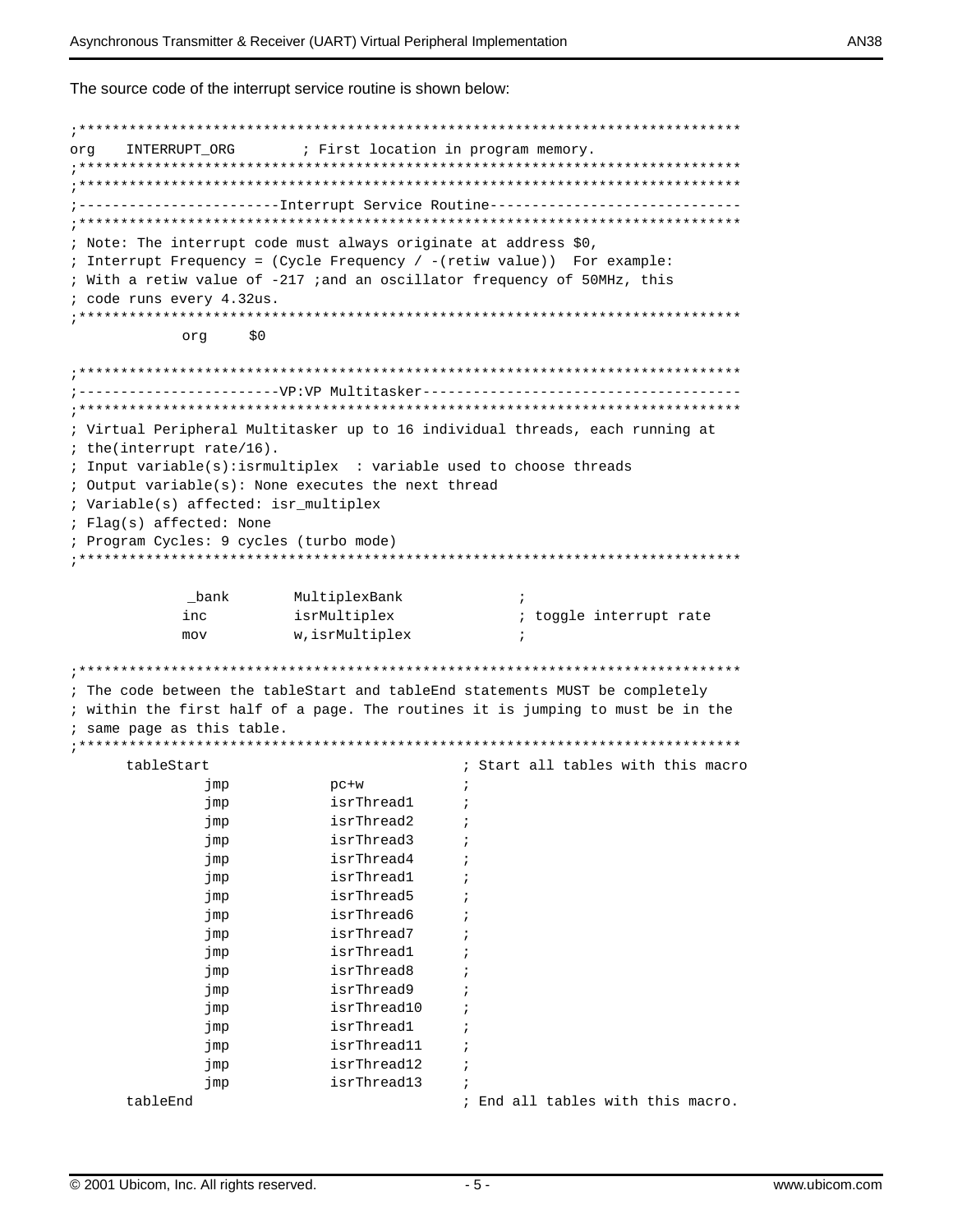|             | ; VP: VP Multitasker             |                                                 |                                                                                                 |
|-------------|----------------------------------|-------------------------------------------------|-------------------------------------------------------------------------------------------------|
| ; ISR TASKS |                                  |                                                 |                                                                                                 |
|             |                                  |                                                 |                                                                                                 |
| IsrThread1  |                                  |                                                 | ; Serviced at ISR rate/4                                                                        |
|             |                                  |                                                 | ;----------------------------VP: RS232 Transmit---------------------------------                |
|             |                                  |                                                 |                                                                                                 |
|             |                                  |                                                 | ; Virtual Peripheral: Universal Asynchronous Receiver Transmitter (UART) These routines         |
|             |                                  |                                                 | ; send and receive RS232 serial data, and are currently; configured (though modifications       |
|             |                                  |                                                 | ; can be made for the popular "No parity-checking, 8 data bit, 1 stop bit" (N,8,1) data format. |
|             |                                  |                                                 | ; RECEIVING: The rs232Rxflaq is set high whenever a valid byte of data has been received        |
|             |                                  |                                                 | ; and it is the calling routine's responsibility to reset this flag once the incoming           |
|             | ; data has been collected.       |                                                 |                                                                                                 |
|             |                                  |                                                 | ; TRANSMITTING: The transmit routine requires the data to be inverted and loaded                |
|             |                                  |                                                 | ; (rs232Txhigh+rs232Txlow) register pair (with the inverted 8 data bits stored in rs232Txhigh   |
|             |                                  |                                                 | ; and rs232Txlow bit 7 set high to act as a start bit). Then the number of bits ready for       |
|             |                                  |                                                 | ; transmission (10=1 ;start + 8 data + 1 stop) must be loaded into the rs232Txcount register.   |
|             |                                  |                                                 | ; As soon as this latter is ;done, the transmit routine immediately begins sending the data.    |
|             |                                  |                                                 | ; This routine has a varying ; execution rate and therefore should always be placed after any   |
|             |                                  |                                                 | ; timing-critical virtual peripherals ; such as timers, adcs, pwms, etc. Note:                  |
|             |                                  |                                                 |                                                                                                 |
|             |                                  |                                                 | ; The transmit and receive routines are independent and either may be removed, if not needed,   |
|             |                                  |                                                 | ; to ;reduce execution time and memory usage, as long as the initial "BANK serial" (common)     |
|             | ; instruction is kept.           |                                                 |                                                                                                 |
|             |                                  |                                                 | ; Input variable(s): rs232Txlow (only high bit used), rs232Txhigh, rs232Txcount.                |
|             |                                  | ; output variable(s) : rs232Rxflag, rs232Rxbyte |                                                                                                 |
|             |                                  |                                                 | ; variable(s) affected: rs232Txdivide, rs232Rxdivide, rs232Rxcount                              |
|             | : Flag(s) affected : rs232Rxflag |                                                 |                                                                                                 |
|             | ; Program cycles: 17 worst case  |                                                 |                                                                                                 |
|             | ; Variable Length? Yes.          |                                                 |                                                                                                 |
|             |                                  |                                                 |                                                                                                 |
|             | rs232Transmit                    |                                                 |                                                                                                 |
|             | bank                             | rs232TxBank                                     | :2 switch to serial register bank                                                               |
|             | decsz                            | rs232TxDivide                                   | <i>i</i> 1 only execute the transmit routine                                                    |
|             | jmp                              | :rs232TxOut                                     | ;1                                                                                              |
|             | mov                              | w,#UARTTxDivide                                 | ;1 load UART baud rate (50MHz)                                                                  |
|             | mov                              | rs232TxDivide, w                                | ;1                                                                                              |
|             | test                             | rs232TxCount                                    | <i>i</i> 1 are we sending?                                                                      |
|             | snz                              |                                                 | ;1                                                                                              |
|             | jmp                              | :rs232TxOut                                     | :1                                                                                              |
| :txbit clc  |                                  |                                                 | <i>i</i> 1 yes, ready stop bit                                                                  |
|             | rr                               | rs232TxHigh                                     | <i>i</i> 1 and shift to next bit                                                                |
|             | rr                               | rs232TxLow                                      | $\frac{1}{2}$                                                                                   |
|             | dec                              | rs232TxCount                                    | <i>i</i> 1 decrement bit counter                                                                |
|             | snb                              | rs232TxLow.6                                    | <i>i</i> 1 output next bit                                                                      |
|             | clrb                             | rs232TxPin                                      | ;1                                                                                              |
|             | sb                               | rs232TxLow.6                                    | $\frac{1}{2}$                                                                                   |
|             | setb                             | rs232TxPin                                      | ;1,17                                                                                           |

:rs232TxOut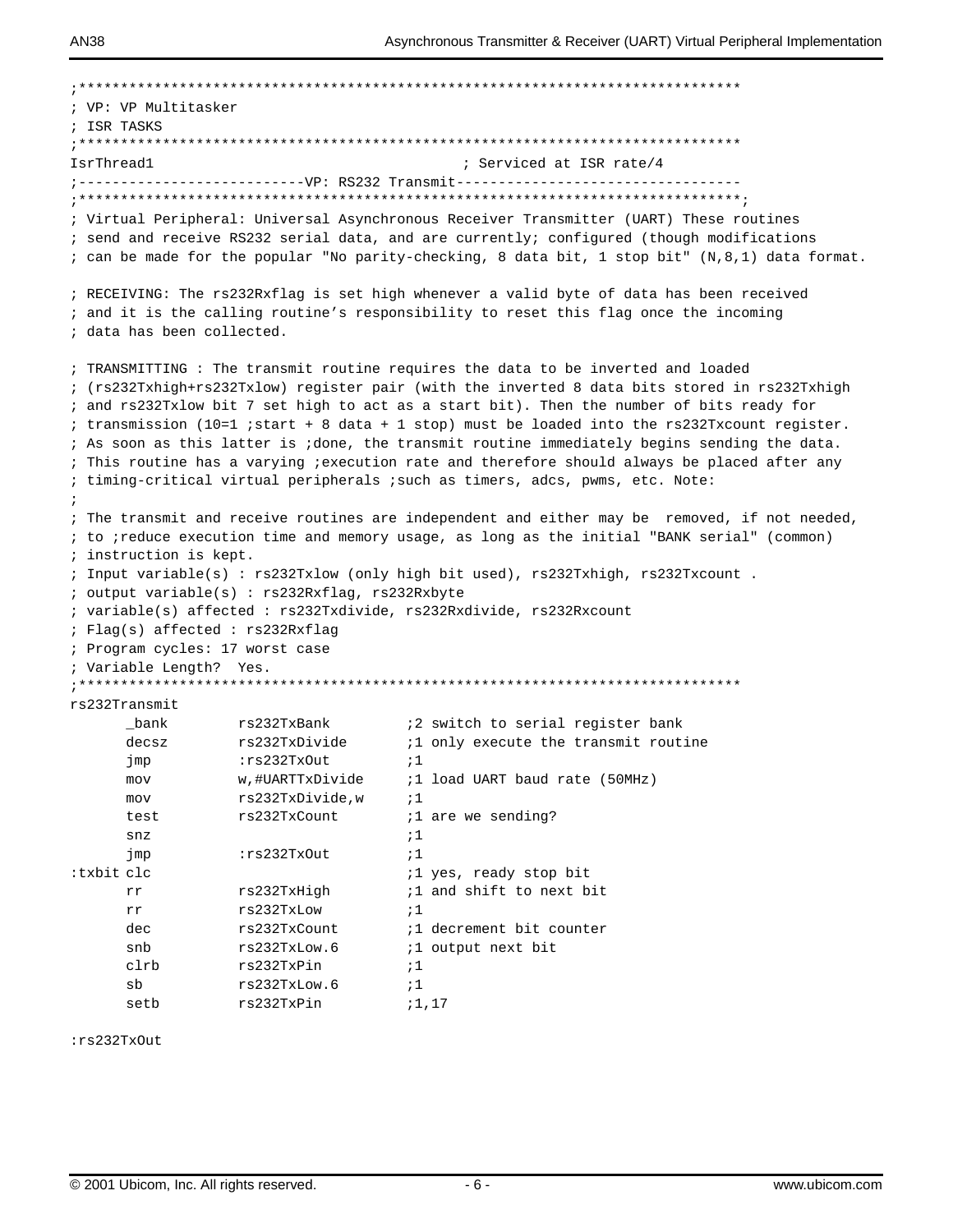#### ; Virtual Peripheral: Universal Asynchronous Receiver Transmitter (UART) ; These routines send and receive RS232 serial data, and are currently configured ; (though modifications can be made) for the popular "No parity-checking, 8 data bit, ; 1 stop bit" (N,8,1) data ; format. RECEIVING: The rx\_flag is set high whenever a valid ; byte of data has been received and it ; is the calling routine's responsibility to reset ; this flag once the incoming data has been collected. ; Output variable(s) : rx\_flag, rx\_byte ; Variable(s) affected : tx\_divide, rx\_divide, rx\_count ; Flag(s) affected : rx\_flag ; Program cycles: 23 worst case ; Variable Length? Yes. rs232Receive bank rs232RxBank  $\mathbf{12}$  $sb$ rs232RxPin *i*1 get current rx bit  $C<sub>2</sub>$  $:1$ rs232RxPin snb  $;1$  $stc$  $;1$ test rs232RxCount ;1 currently receiving byte?  $SZ$  $;1$ jmp :rxbit ;1 if so, jump ahead mov  $w, #9$ ;1 in case start, ready 9 bits ;1 skip ahead if not start bit  $SC$ rs232RxCount, w *i*1 it is, so renew bit count mov ;1 ready 1.5 bit periods (50MHz)  $m \cap v$ w, #UARTRxStDelay rs232RxDivide.w mov  $\cdot$  1 :rxbit rs232RxDivide ;1 middle of next bit? decsz jmp :rs232RxOut  $\mathbf{1}$ w,#UARTRxDivide ;1 yes, ready 1 bit period (50MHz) mov mov rs232RxDivide,w  $:1$ rs232RxCount ;1 last bit? dec  $;1$  if not?  $SZ$ rs232RxByte *i*1 then save bit rr  $i1$  if so,  $snz$ setb rs232RxFlag ;1,23 then set flag :rs232RxOut isrOut :7 cycles until mainline program resumes jmp iexecution isrThread2 ; Serviced at ISR rate/16 jmp isrOut ; 7 cycles until mainline program resumes ; execution isrThread3 ; Serviced at ISR rate/16 jmp isrOut ; 7 cycles until mainline program resumes ; execution isrThread4 ; Serviced at ISR rate/16 jmp isrOut ; 7 cycles until mainline program resumes ; execution isrThread5 ; Serviced at ISR rate/16 isrOut ; 7 cycles until mainline program resumes jmp ; execution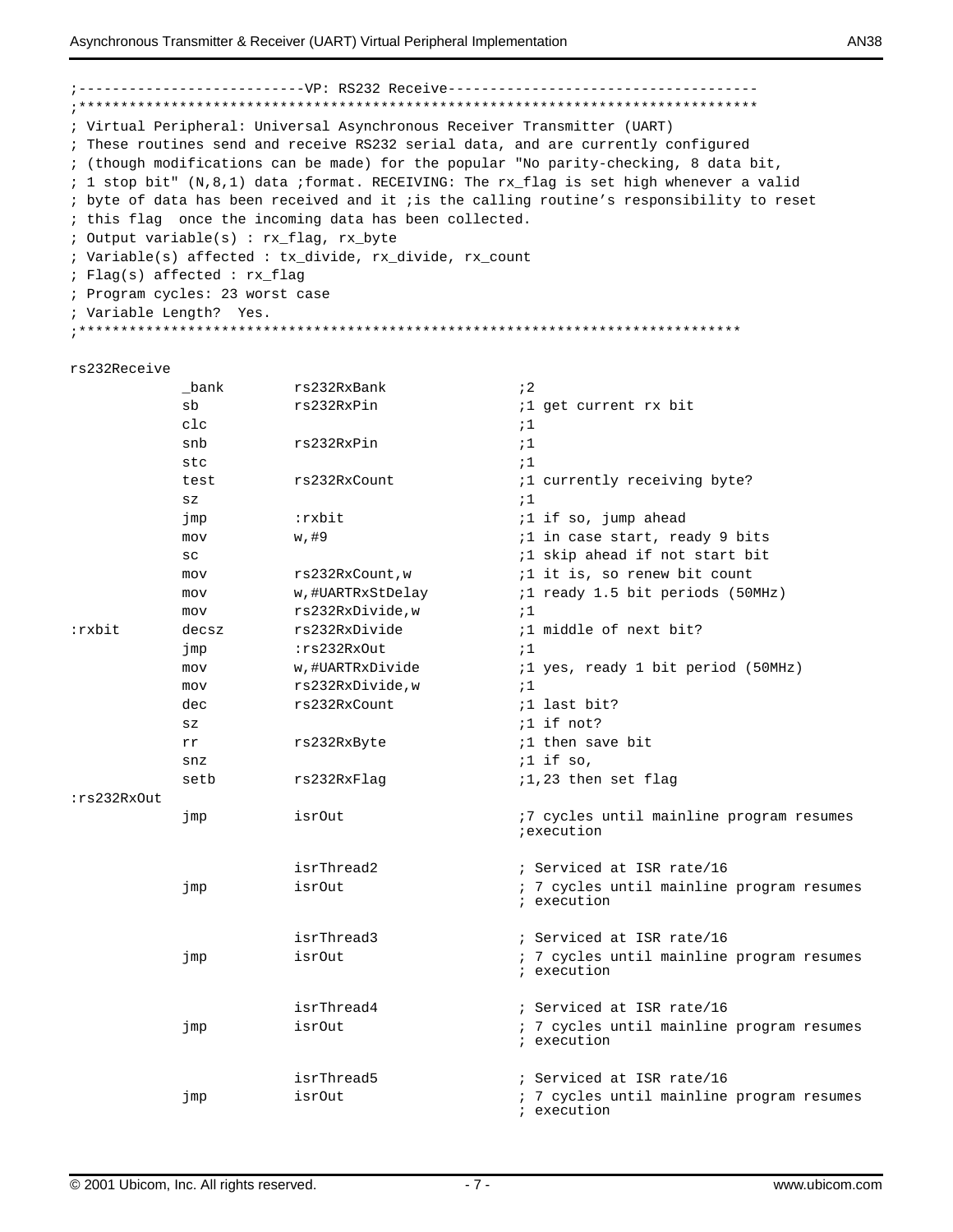| jmp | isrThread6<br><i>isrOut</i> | ; Serviced at ISR rate/16<br>; 7 cycles until mainline program resumes<br>; execution |
|-----|-----------------------------|---------------------------------------------------------------------------------------|
| jmp | isrThread7<br>isrOut        | ; Serviced at ISR rate/16<br>: 7 cycles until mainline program resumes<br>; execution |
| jmp | isrThread8<br>isrOut        | ; Serviced at ISR rate/16<br>: 7 cycles until mainline program resumes<br>; execution |
| jmp | isrThread9<br>isrOut        | ; Serviced at ISR rate/16<br>; 7 cycles until mainline program resumes<br>; execution |
| jmp | isrThread10<br>isrOut       | ; Serviced at ISR rate/16<br>: 7 cycles until mainline program resumes<br>; execution |
| jmp | isrThread11<br>isrOut       | ; Serviced at ISR rate/16<br>; 7 cycles until mainline program resumes<br>; execution |
| jmp | isrThread12<br>isrOut       | ; Serviced at ISR rate/16<br>: 7 cycles until mainline program resumes<br>; execution |
|     | isrThread13                 | ; Serviced at ISR rate/16                                                             |

; This thread must reload the isrMultiplex register reload isrMultiplex so isrThread1 will be ; run on the next interrupt. This thread must reload the isrMultiplex register since it is ; the last one to run in a rotation.

| bank<br>mov<br>jmp   | Multiplexbank<br>isrMultiplex, #255<br>isrOut                                | ; 7 cycles until mainline program resumes<br>; execution |
|----------------------|------------------------------------------------------------------------------|----------------------------------------------------------|
| ; Set Interrupt Rate | isrOut<br>Isrend                                                             |                                                          |
|                      | ; refresh RTCC on return (RTCC = 217-no of instructions executed in the ISR) |                                                          |
| mov<br>retiw         | w,# -intPeriod                                                               | ireturn from the interrupt                               |

; End of the Interrupt Service Routine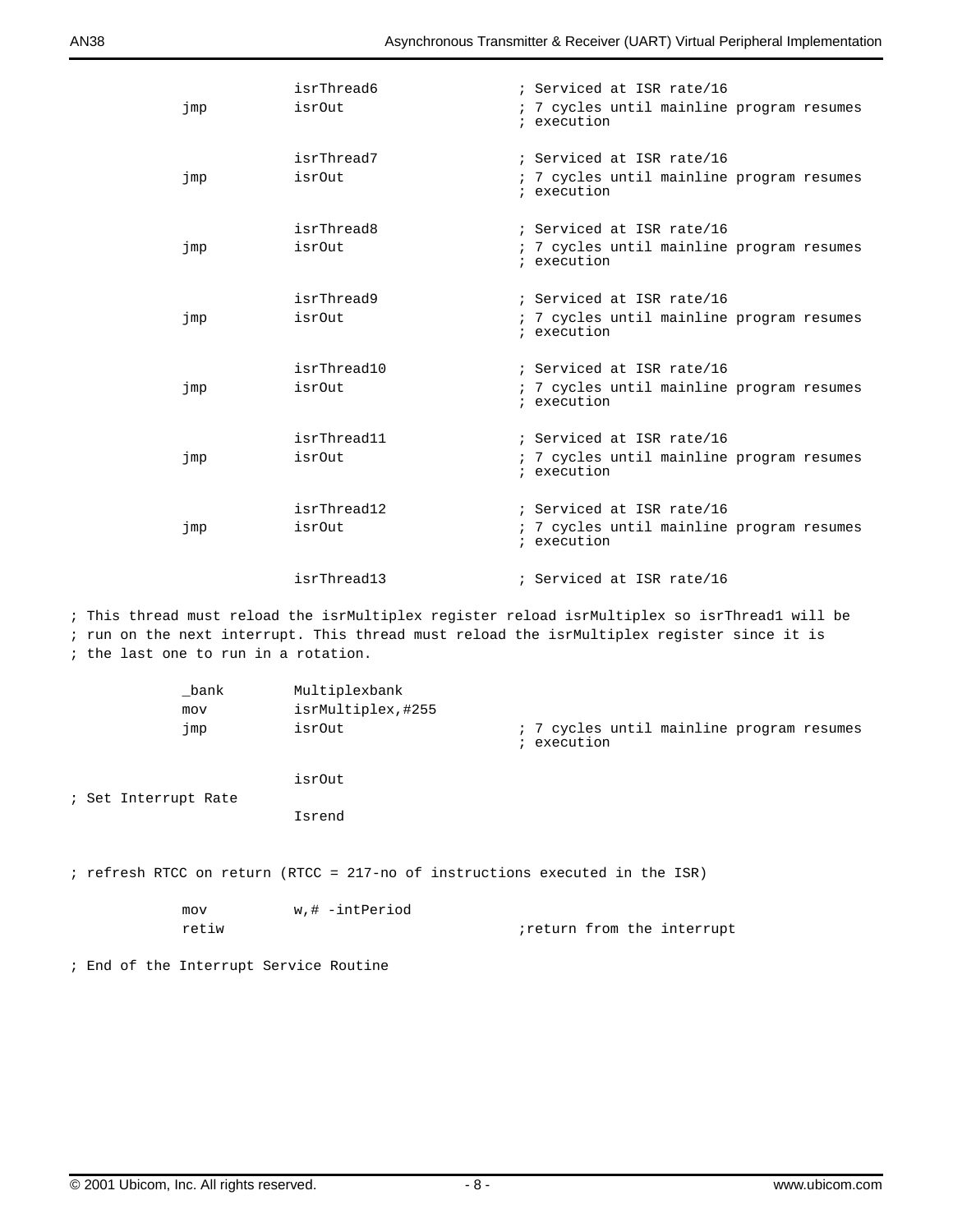## **4.0 Baud Rate Generation and Timing**

As an example of calculating the parameters which control the timing of the UART Virtual Peripheral, consider transmitting data at 14400 baud with four times oversampling (i.e. a sampling frequency of 57.6 kHz).

Transmission time for 1 bit  $= 1/14400$  seconds

The divide ratio UARTTxDivide for the above example is the sampling rate divided by the baud rate. The sampling rate is defined by the interrupt frequency and the number of slots for the UART virtual peripheral ISR in the multitasker.

So the formula for the UARTTxDivide and UARTRxDivide constants is:

UARTTxDivide = UARTTxFs/(UARTBaud)  $= 57600/(14400 * 4) = 1$ 

In receive mode, the generation of baud rate is calculated in the same way, except that a constant called UARTRx-StDelay is used to skip over the start bit. This constant is equal to 1.5 times the baud period. Its purpose is to ensure that the bits are sampled near the middle of each pulse.

#### **4.1 Circuit Design Procedure**

The simplest version of the circuit requires two port pins for transmit and receive. If hardware handshaking is used, additional port lines are required. The hardware interface only requires a driver for converting the voltage level of the signals. The same concept can be used to extend and configure two or more independent UARTs.